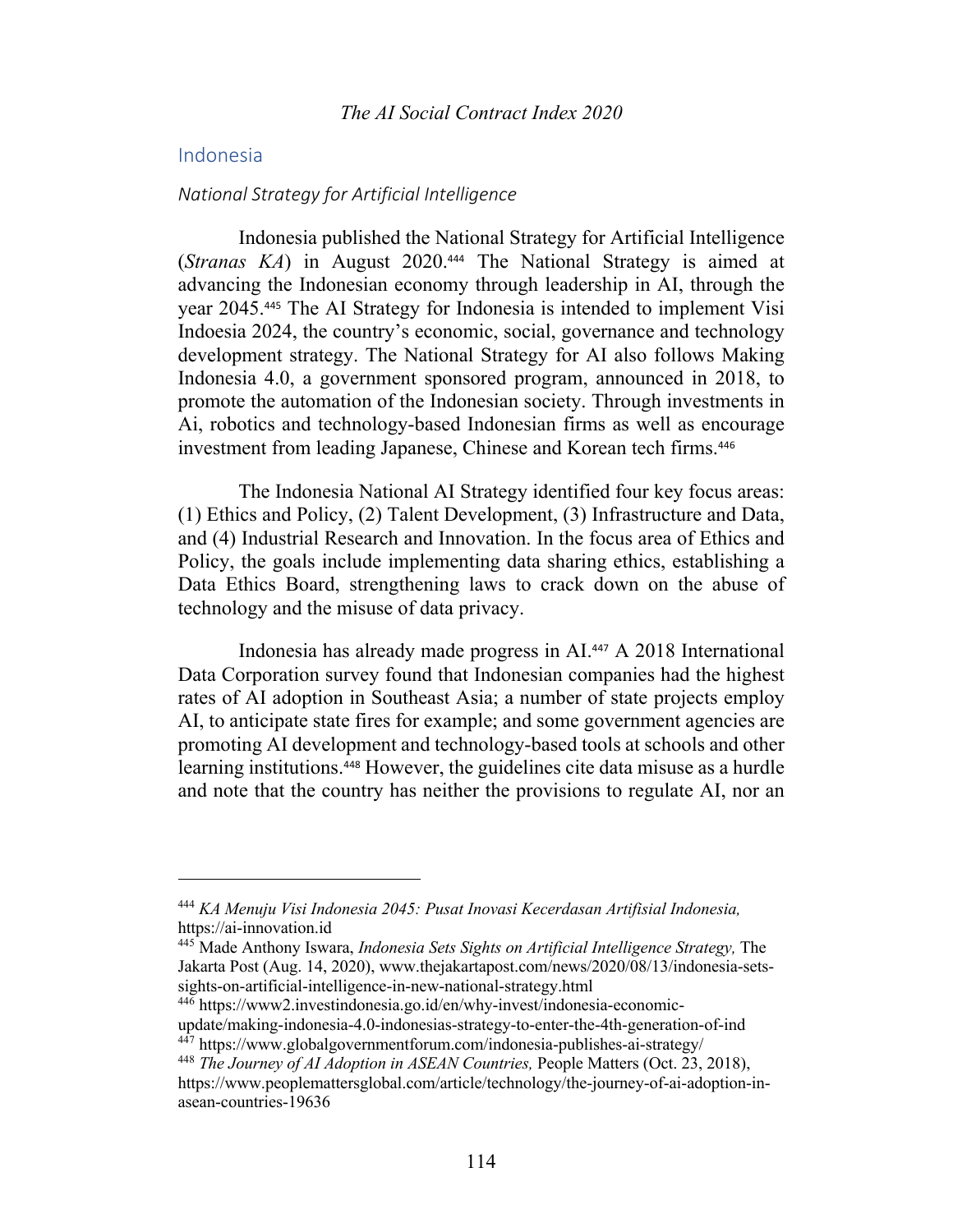## *Artificial Intelligence and Democratic Values*

official agency to oversee AI development. They recommend establishing a data ethics board that would set national standards for AI innovation.

## *AI Initiatives*

According to the OECD, Indonesia considers the availability of an integrated trustworthy health data system a key challenge for trustworthy AI in the health sector. <sup>449</sup> The Indonesian government is also facilitating the development of public cloud services that will provide AI services for the wider public. The services will also provide shared infrastructures and platforms through which digital companies can distribute metadata, data examples, computing and learning services that are free to use by AI developers. Indonesia is also fostering a quadruple helix collaboration in AI research and innovation initiatives.

According to the United Nations E-Government Development Index (EGDI), the country is lagging behind in the implementation of digital services.450 The country's president, Joko Widodo made the promise to create a "citizen-centric digitised service government (Pemerintahan Digital Melayani) in the next five years." After winning his second term in April 2019, President Widodo announced that government agencies have been ordered to replace top civil servants with AI during 2020. This would consolidate the current top four tiers into two tiers.451 Bureaucratic reform was also revisited in the National AI strategy, in which it is one of the five priority areas.<sup>452</sup>

Another priority area is smart cities and mobility. There are currently 98 smart cities and 416 smart districts planned under Indonesia's 100 Smart Cities Plan. In 2019, President Widodo announced a new capital on the island of Borneo, to replace Jakarta. It is planned to be a smart city

<sup>449</sup> OECD G20 Digital Economy Task Force, *Examples of AI National Policies* (2020), https://www.mcit.gov.sa/sites/default/files/examples-of-ai-national-policies.pdf

<sup>450</sup> United Nations: Department of Economic and Social Affairs, *2020 United Nations E-Government Survey* (July 2020),

https://www.un.org/development/desa/publications/publication/2020-united-nations-egovernment-survey

<sup>451</sup> Reuters, *Indonesia aims to replace some top civil service jobs with AI in 2020* (Nov. 28, 2019), https://uk.reuters.com/article/us-indonesia-economy/indonesia-aims-toreplace-some-top-civil-service-jobs-with-ai-in-2020-idUKKBN1Y20AE

<sup>452</sup> Kecerdasan Artifisial Indonesia, *AI towards Indonesia Vision 2045*, https://aiinnovation.id/stranas-ka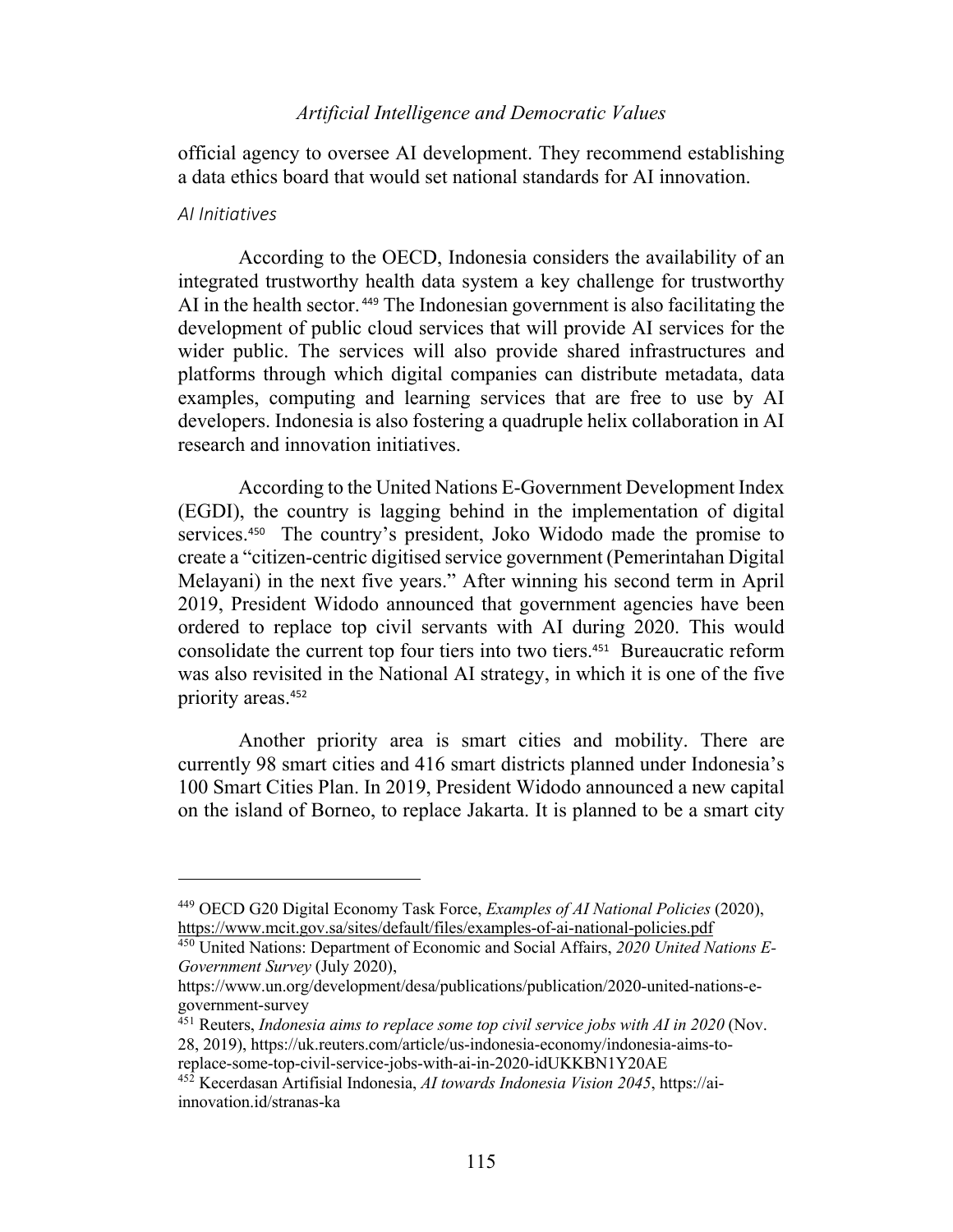## *The AI Social Contract Index 2020*

that will "rely heavily on sustainable smart city systems, cleantech and infrastructure run by emerging technologies such as 5G, AI and IoT (Internet of Things)."<sup>453</sup>

### *Jakarta Smart City Initiative*

In a bid to solve Jakarta's traffic gridlocks, flooding, and waste management, the city has turned to AI. The Indonesian government launched the Jakarta Smart City (JSC) initiative.<sup>454</sup> Built on six pillars, the program uses AI to tackle the city's governance, people, living, mobility, economy, and environmental issues. The Smart City initiative encourages public comment to promote transparency of the local government's work and better public services. At the same time, data misuse remains a hurdle given that country has neither the provisions to regulate AI, nor an official agency to oversee AI development.

### *AI Summit 2020*

In November 2020, the Indonesian government held the Artificial Intelligence Summit 2020.<sup>455</sup> Speakers from several different countries representing the industry, science, academia and government took part in discussions on AI. One of the national keynote speakers spoke on "Ethics of using health data for training data on the use of artificial intelligence." Another spoke on "The trustworthy, policy and talent development for Indonesia artificial intelligence technology."

### *Pancasila Values*

The National Strategy states that Indonesian AI policy should be based on Pancasila values. Pancasila is the philosophical theory that is the foundation of Indonesian government and policy. It is comprised of five principles: (1) Belief in The One True God, (2) A fair-minded and civilized humanity, (3) Unity of Indonesia, (4) Democracy (from the people) led by Wisdom of consultation (of the) representatives (of the people), and (5) Social justice for every person in Indonesia. <sup>456</sup> The AI Strategy sets out the

<sup>453</sup> Forbes, *As Jakarta sinks a new futuristic capital city will be built on Borneo*, (Jan. 20, 2020), https://www.forbes.com/sites/jimdobson/2020/01/20/as-jakarta-sinks-a-newfuturistic-capital-city-will-be-built-on-borneo/

<sup>454</sup> https://techwireasia.com/2020/10/ai-to-be-a-us366b-industry-in-indonesia-by-2030/

<sup>455</sup> Kecerdasan Artifisial Indonesia, Speakers, https://ai-innovation.id/jadwal-ais2020

<sup>456</sup> Wikipedia, *Pancasila (politics),* https://en.wikipedia.org/wiki/Pancasila\_(politics)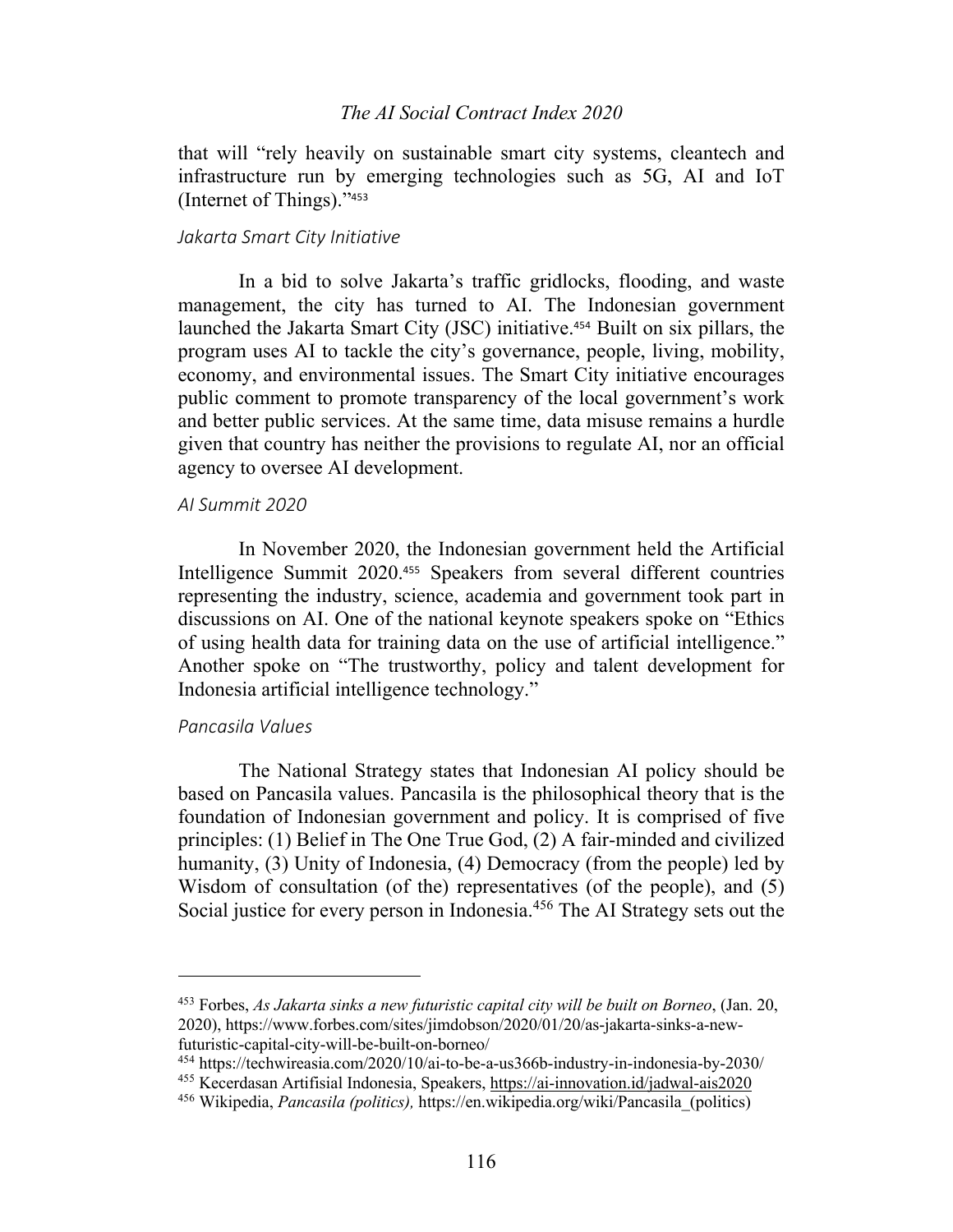# *Artificial Intelligence and Democratic Values*

importance of establishing public trust through transparency, social and ecological welfare, robustness and technical safety, diversity, justice and non-discrimination, amongst others. The Strategy emphasize the importance of AI being reliable, safe, open and accountable. Synergy between stakeholders is also mentioned as a means to ensure that policy is relevant and helpful.

### *AI Oversight*

According to reports, there is currently no national data protection authority. However, certain sectors have their own authorities to ensure compliance with the regulatory regime. For example, the Indonesian Financial Services Authority ('FSA') has the authority to act as the regulator of data privacy in the capital markets sector and with regard to banks' customer data privacy issues.457 At the moment, the Minister of Communication and Informatics (the MoCI) is responsible for overseeing compliance with the data protection regime.<sup>458</sup>

The National Human Rights Commission of Indonesia, Komnas HAM, is an independent institution that carries out studies, research, counseling, monitoring and meditation of human rights.<sup>459</sup> Komnas HAM was established in 1993 by Presidential Decree and in 1999 the Law Number 39 established its "existence, purpose, function, membership, principles, completeness, duties and authority." Komnas HAM also has the authority to conduct investigation into human rights violations and supervise of regional and central governmental policies. The goal of Komnas HAM is to "improve the protection and enforcement of human rights in order to develop the whole Indonesian human person and the ability to participate in various fields of life."

### *Public Participation*

According to the *Jakarta Post,* AI providers and experts have lauded the move to establish a foundation for AI development while urging the

<sup>457</sup> DLA Piper, *Data Protection Laws of the World: Indonesia* (Nov. 2020), https://www.dlapiperdataprotection.com/?t=law&c=ID

<sup>458</sup> Lexology, *Q&A: the data protection legal framework in Indonesia* (Aug. 2020), https://www.lexology.com/library/detail.aspx?g=430e1444-ba8d-43d0-82dc-86ed44d416bc

<sup>459</sup> Komnas Ham, *Legal Foundation,*

https://www.komnasham.go.id/index.php/about/1/tentang-komnas-ham.html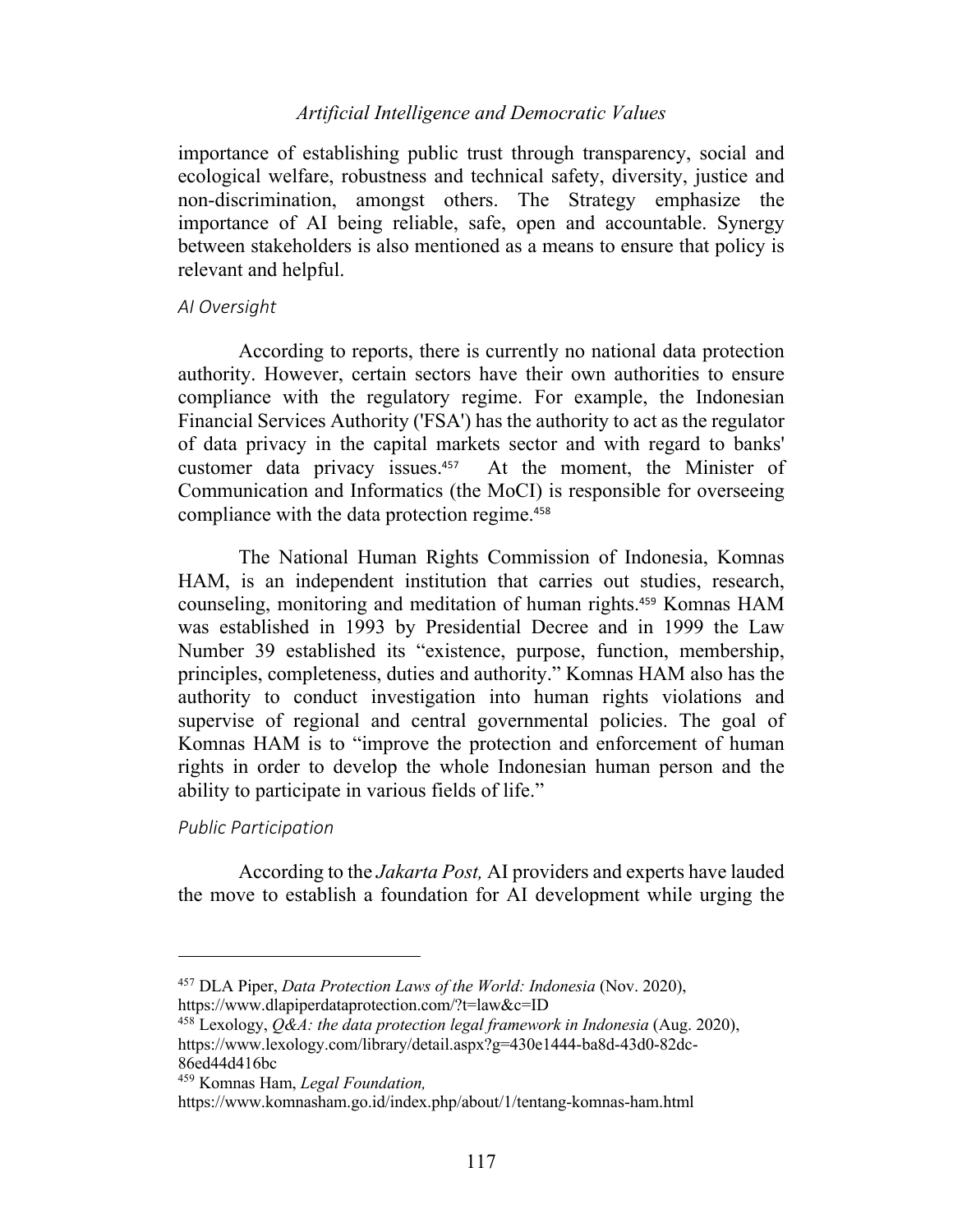## *The AI Social Contract Index 2020*

government and other stakeholders to improve on the strategy, fix current flaws and anticipate risks.<sup>460</sup> University of Indonesia AI and robotics professor Wisnu Jatmiko described AI as an "extraordinary challenge." He told The Jakarta Post that the country needs to nurture high-quality talent in the field of AI and to bolster infrastructure, including fixing internet connection issues and developing its own cloud computing system to prevent the leak of confidential information. Big Data and AI Association chairman Rudi Rusdiah and Institute for Policy Research and Advocacy researcher Alia Yofira Karunian said the national strategy should uphold principals of fairness, accountability and transparency as pillars of AI implementation. Karunian called on government to detect and iron out biases in automated decision-making through human intervention, and to ensure people have the right not to have AI make decisions about them. "We must learn from the mistakes of other countries," she said.

The Agency for the Assessment and Application of Technology, coordinated the development of the National AI Strategy. The development was carried out with help of a "wide variety of public and private sector organization" who "contributed to the plan including government ministries, universities, industry associations and national telecom providers."461

There is a website that is dedicated to the National AI Strategy. It illustrates the strategy, provides information on and material from the AI Summit 2020 and displays work done by poster session participants from the summit. It further, provides an Artificial Intelligence Map that maps and describes the research institutes, universities, industry, and communities, who develop and utilize innovative Artificial Intelligence in Indonesia.

The Jakarta Smart City initiative also encouraged community participation and government responsiveness through social media, public figures and a public reporting system. Further, the "management of

<sup>460</sup> Made Anthony Iswara, *Indonesia Sets Sights on Artificial Intelligence Strategy,* The Jakarta Post (Aug. 14, 2020), www.thejakartapost.com/news/2020/08/13/indonesia-setssights-on-artificial-intelligence-in-new-national-strategy.html

<sup>461</sup> Carrington Malin, *Indonesia National AI Strategy published this month* (Aug. 16, 2020), https://www.carringtonmalin.com/2020/08/16/indonesia-national-ai-strategy-set-in-motionthis-month/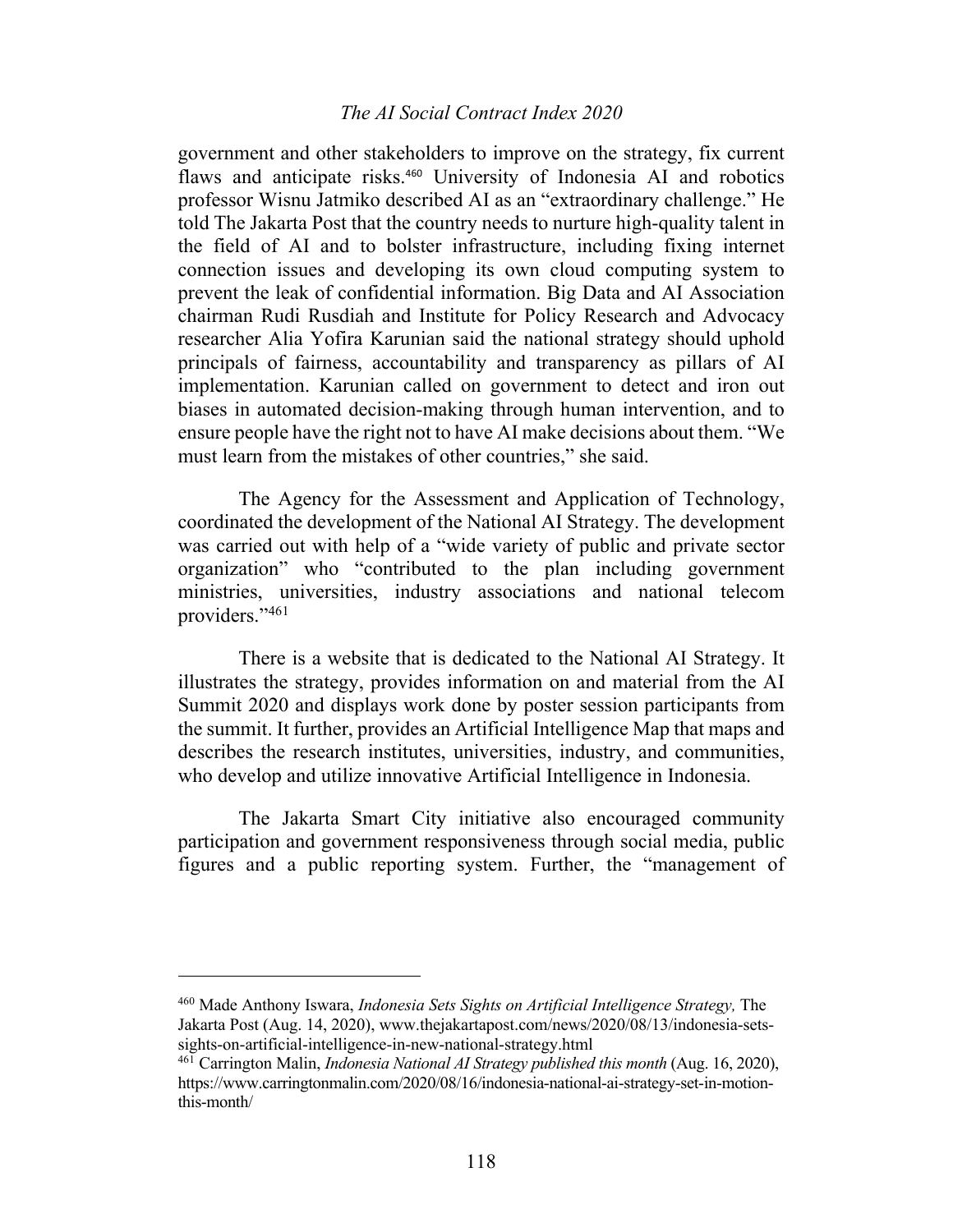## *Artificial Intelligence and Democratic Values*

community complaints was conducted with effective coordination between the Jakarta Smart City team and various government departments."462

### *Data Privacy Law*

The Indonesian data protection regime comprises of several laws, however, there is no general law on data protection.<sup>463</sup> The primary law is the law regarding Electronic Information and Transactions of 2008 (the EIT Law). There is a 2016 amendment and implementing regulations in 2019.

In January 2020, Indonesia's government submitted a bill to parliament aimed at protecting consumer data. The bill includes a penalty of up to seven years in jail for distribution of personal data without consent. <sup>464</sup> Data protection law is important, relevant in the global life as the economy has transformed lives in the digital era," Communications Minister Johnny G. Plate told a news conference. Indonesia's Personal Data Protection Bill ("PDP Bill") was initially planned to be issued in October 2020. Its issuance and enactment were, however, delayed.<sup>465</sup>

The Indonesian government has not signed the Council of Europe's Convention for the Protection of Individuals with regard to Automatic Processing of Personal Data.<sup>466</sup> Indonesia did however participate as an observer on the Council of Europe Convention 108 Consultative Committee.

<sup>462</sup> 1 World Connected, *Jakarta Smart City* (Sept. 1, 2020),

https://1worldconnected.org/project/asia\_egov\_jakartasmartcityindonesia/ <sup>463</sup> DLA Piper, *Data Protection Laws of the World: Indonesia* (Nov. 2020),

https://www.dlapiperdataprotection.com/?t=law&c=ID

<sup>464</sup> Jessica Damiana, *Indonesia to step up data protection with new bill amid booming digital economy,* Reuters (Jan. 28, 2020), https://www.reuters.com/article/us-indonesiadata-idUSKBN1ZR1NL

<sup>465</sup> Freddy Karyadi and Novario Asca Hutagalung, *Personal Data Protection Bill To Address Privacy Issues In Indonesia*, Lexology (Nov. 20, 2020),

https://www.lexology.com/library/detail.aspx?g=b2417bcf-5548-4ba8-9592- 1a0a299e7115

<sup>466</sup> Council of Europe, *Chart of signatures and ratifications of Treaty 108* (Status as of Dec. 4, 2020)*,* https://www.coe.int/en/web/conventions/full-list/-

<sup>/</sup>conventions/treaty/108/signatures